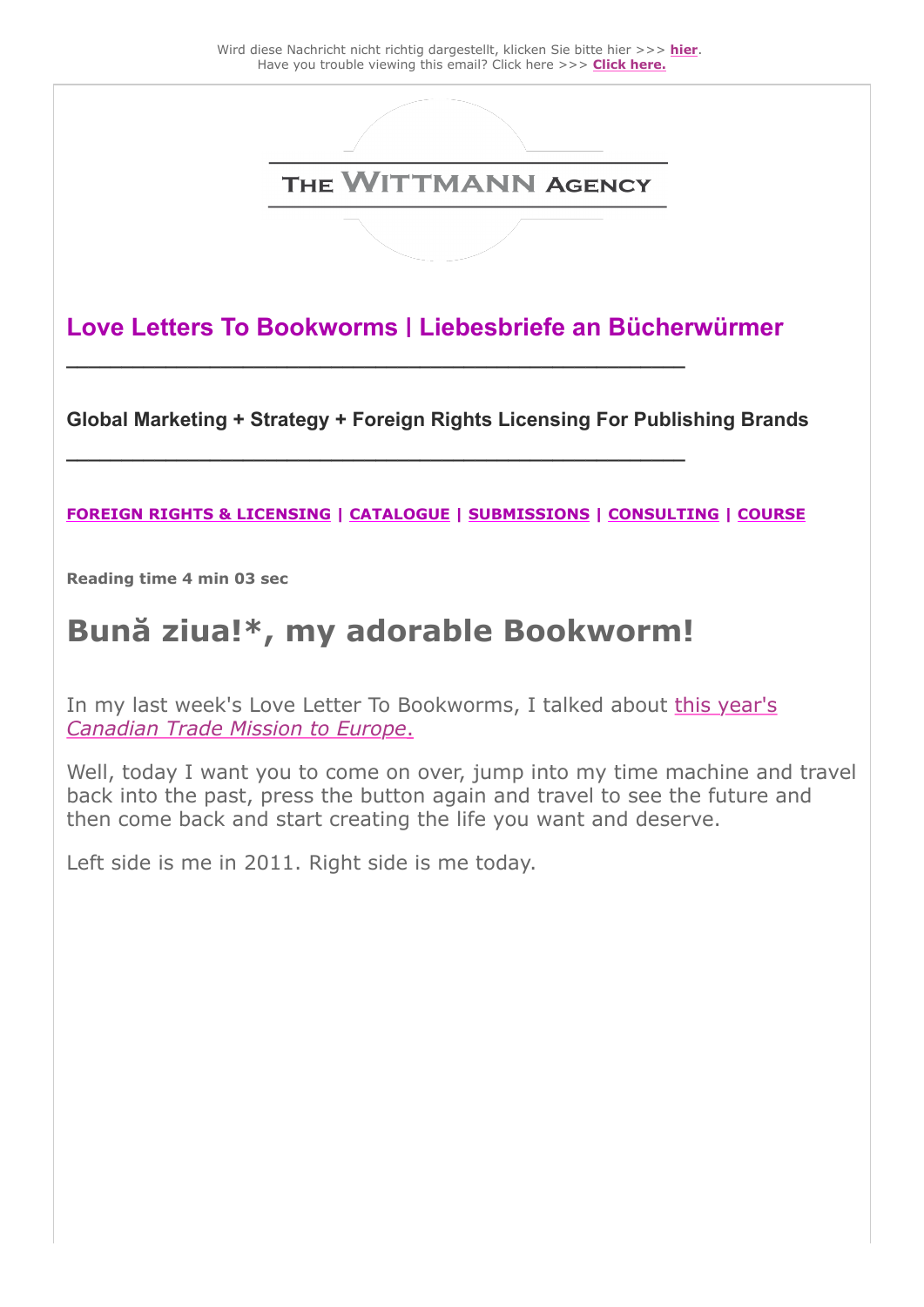

So much has changed in the past 10+ years.

On the surface:

Mobile cameras are WAAAY better today and can keep up with pro gadgets. My Hair: Still long but more highlights and a few curls. Fashion: I still love simple, stylish and classy apparel.

But in terms of the important stuff, I don't think 2011 Claudia realized just how much more joyful, healthy, and fulfilled she'd be today.

#### **The truth is, that change didn't happen automatically.**

And believe me, when I say, change is for me as HARD as for you but over the past 10+ years, I've learnt that I NEED TO DO every year something new that sets me up to grow.

"An individual develops courage by doing courageous acts" — Aristotle

#### **Why \*face your fears\* to move forward?**

Dr Susan Jeffers (1938-2012) recommends in her 1987 bestseller FEEL THE FEAR AND DO IT ANYWAY that you should think through the outcome that makes you most afraid so that you can then consider how you would deal with it were it to happen.

Fear doesn't ever really go away, nor should it. But confronting it is the way to move forward. I don't know about you, I always wanted to be the woman with the stories and not with the sorrows and regrets. More on that in a few seconds. But first, I'm curious about YOU.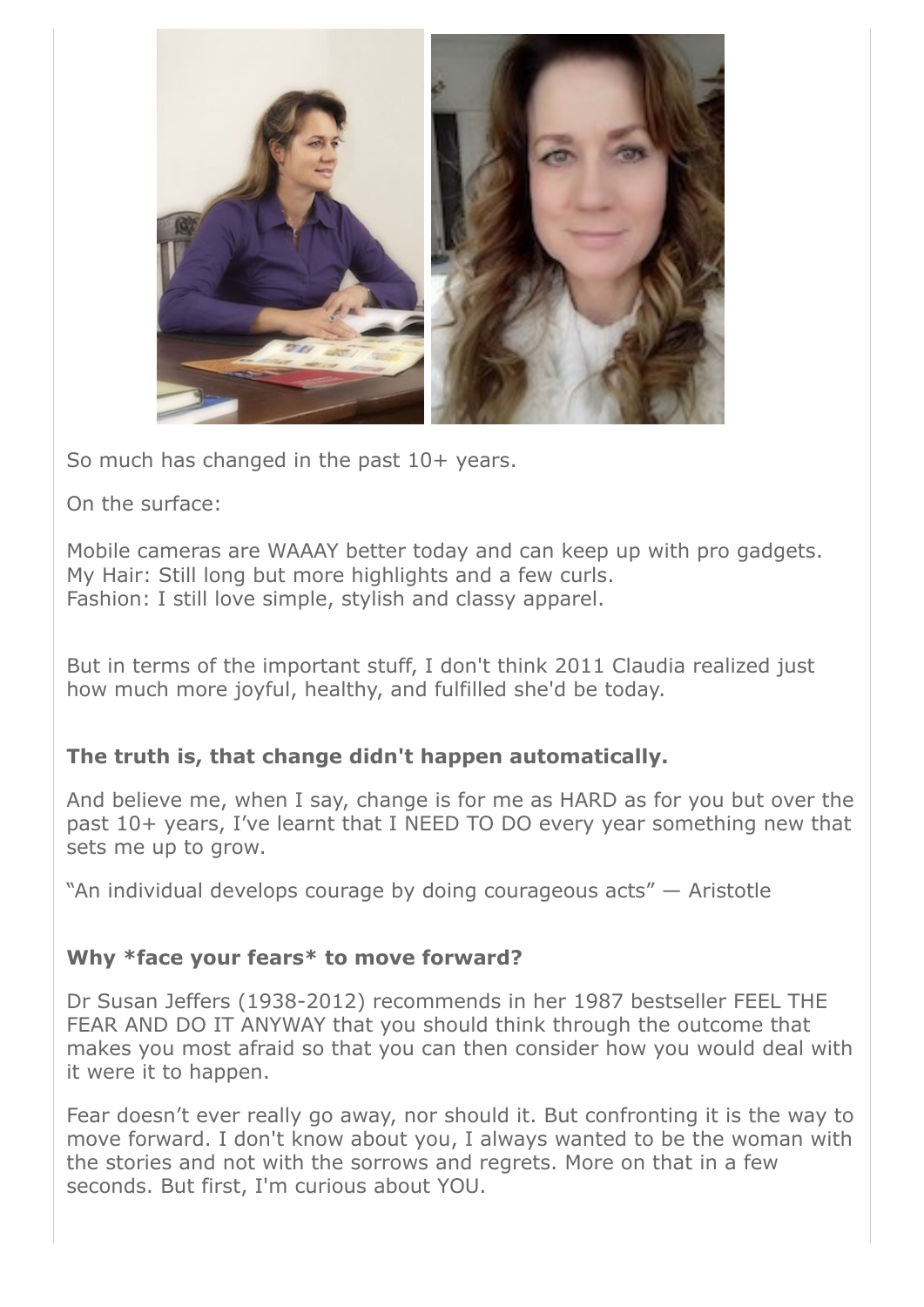#### **What do you want to do in the next 5 to 10 years? What are your goals? Who do you want to become?**

Look, the years are going to pass, like it or not. I want to help you make your current year and the years to come even better than your last.

How? With my very special offerings, I created for you.

#### **My offerings will be for YOU if you'll set yourself up for the BEST. YEAR(S). EVER**.

I'm talking about

- more joy,
- more growth, and
- more time spent on what's truly important.

Ready? You've got some pretty awesome options to choose from.

### [STRATEGIC CONSULTING](https://25446.seu.cleverreach.com/c/47305335/9d7d5dee238-rcg3gp)

#### **Explore & Navigate** *Strategic Consulting*

*Perfect for:* Business owners + entrepreneurs in book publishing

You know who you are and have an idea and a million thoughts about what you want to offer – but you're not sure what to do next. Or you've got an idea, but you're not sure how to take it to the next level

#### **Going Global From Day One** *Partnership*

*Perfect for:* Business owners + entrepreneurs in book publishing, who need a trusted partner and ally for the long haul.

When you're ready to bring on a trusted partner to develop and execute your big idea with you.

#### [FOREIGN RIGHTS LICENSING](https://25446.seu.cleverreach.com/c/47305332/9d7d5dee238-rcg3gp)

#### **RISE & SHINE** *Representation*

*Perfect for:* Book rights owners + writing community entrepreneurs in global book publishing

You have an idea about what you want and looking to offer and sell translation rights globally to your book(s) after your book(s) have a primary publisher and want to work with a pro who's been there.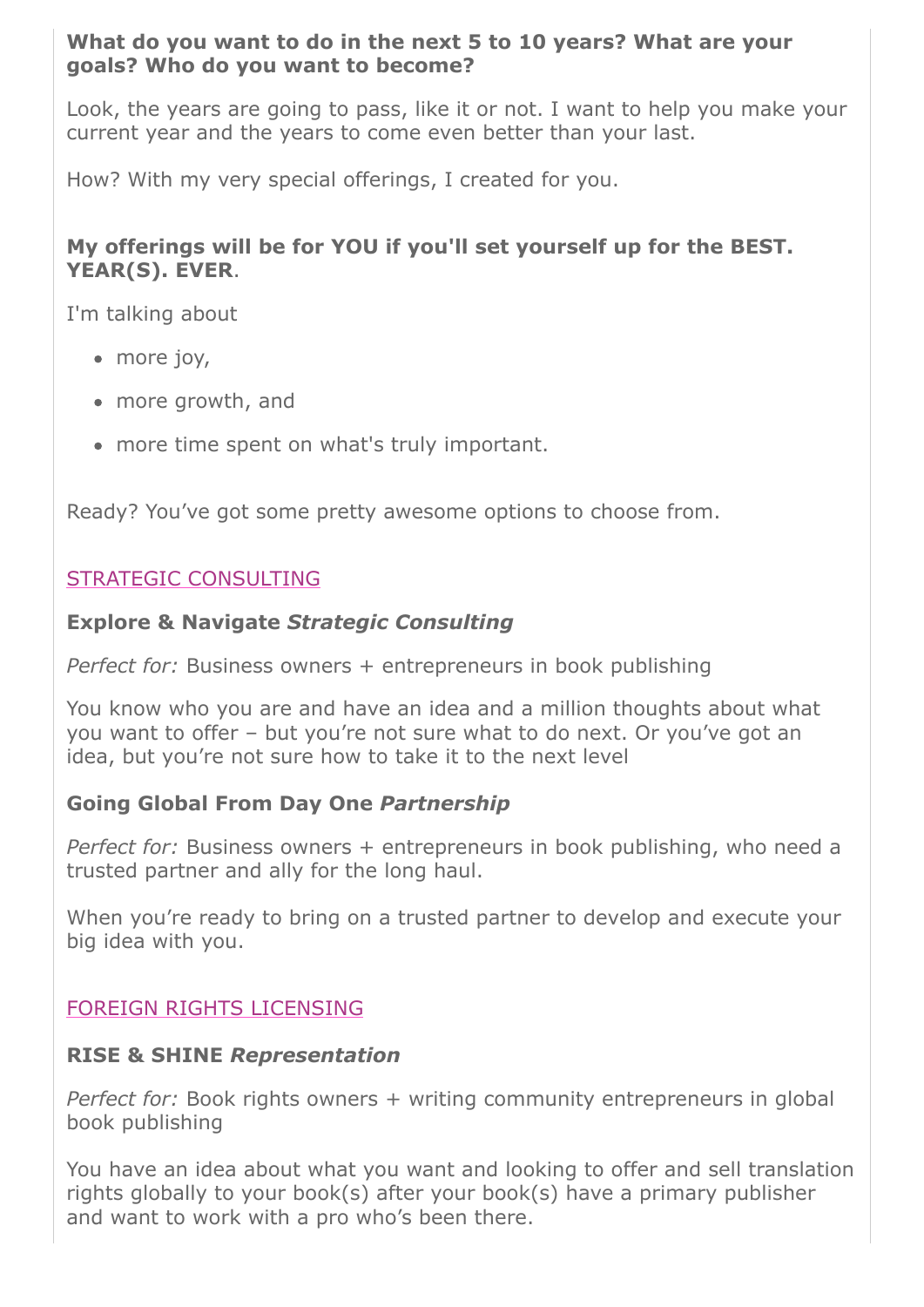#### **FOREIGN RIGHTS HERO** *Mentorship*

*Perfect for:* Business owners + entrepreneurs in book publishing

You're looking to develop a robust domestic and foreign rights licensing business for your book publishing business but don't know how to do it or struggle to move forward?

Do you want *The Wittmann Agency* to unlock the hidden potential of your frontlist and backlist and you'd like to profit from the all-inclusive package?

this is for you when you're ready to get the whole package.

#### [LOVE LETTERS TO BOOKWORMS](https://25446.seu.cleverreach.com/c/47305339/9d7d5dee238-rcg3gp)

You can contribute to my weekly Love Letter To Bookworms.

If you have ideas or q's you believe others in book publishing can learn from, seen as a 'must read' for the creative and writing community – you can send me a message.

Go for it now → [Yes, I'd be willing to share what would help me and others the](https://25446.seu.cleverreach.com/c/47305340/9d7d5dee238-rcg3gp) most!

I'll happily read & consider them.

**Are you ready to go ALL IN and pursue your goals as you mean it?** If your answer is, "100% YES!", then choose the best option for you.

#### **Still unsure...**

- Window-shopping the aisles, confused, and not sure which option is right for you?
- Not sure if you can swing it financially?
- Know this would be great for your biz but think you're not ready or already committed to other partners?
- Feel too time-strapped?

**Start with no pressure and no strings** and [send me an E-Mail.](https://25446.seu.cleverreach.com/c/47305341/9d7d5dee238-rcg3gp) So, you'll hash it out with me and it will help you make a clear, happy decision either way.

Always remember: Your time on this planet is limited and as the saying goes, the best way to predict the future is to create it.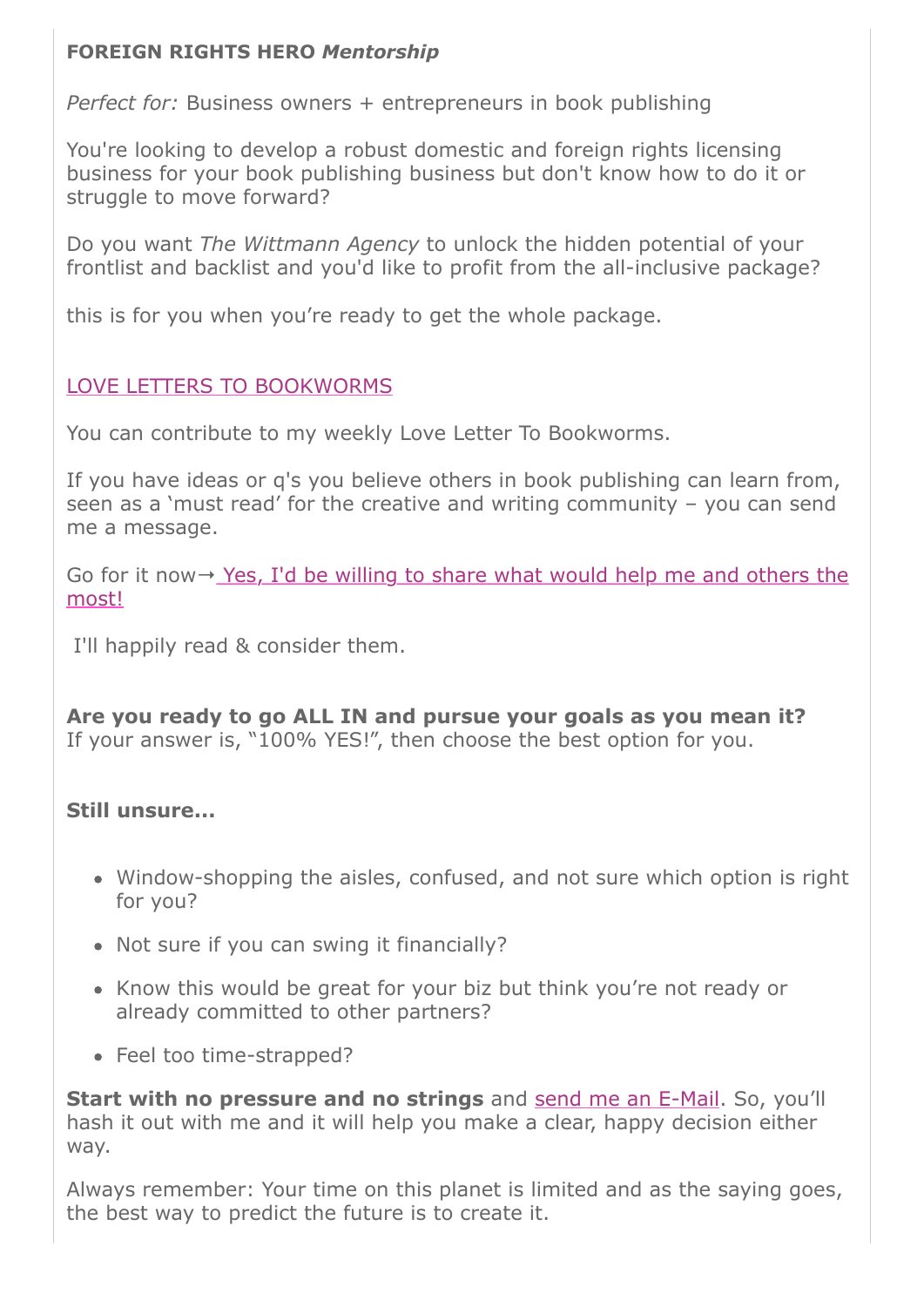This was another post from my library. I've just been blowing the dust off to add it to your reading list and the \*virtual\* [EDUCATIONAL TRAINING](https://25446.seu.cleverreach.com/c/47305342/9d7d5dee238-rcg3gp) shelve.

**La revedere!\*\***

Sending you all my love

xoxo

Claudia — your global book publishing co-pilot

\***Bună ziua!**= greeting in Romanian that means "Hello" or "Good Day"

\*\***La revedere!** = greeting in Romanian that means "Goodbye"

**P.S.** The magic comes when you actually DO things. Sadly, I know most people won't. They'll put it off...like other important things or give up after the first failed attempt. ([Rollerskating!\)](https://25446.seu.cleverreach.com/c/47305343/9d7d5dee238-rcg3gp) But not YOU.

**P.P.S.** Get bite-size, helpful and FREE information, eBooks & training on the book publishing business at [EDUCATIONAL TRAINING](https://25446.seu.cleverreach.com/c/47305342/9d7d5dee238-rcg3gp), and a full list of fabulous books that I recommend adding to your personal & publishing house bookshelves at [CATALOGUE.](https://25446.seu.cleverreach.com/c/47305333/9d7d5dee238-rcg3gp)

**P.P.P.S.** Sharing really is caring, help your publishing friends by forwarding this E-Mail. Thank you, you're a true blue friend!

**\_\_\_\_\_\_\_\_\_\_\_\_\_\_\_\_\_\_\_\_\_\_\_\_\_\_\_\_\_\_\_\_\_\_\_\_\_\_\_\_\_\_\_\_\_\_\_\_\_\_\_\_\_\_\_\_**

# **Want even MORE?**

- Weekly motivation
- Curated tips & tools & deals
- Exclusive giveaways

Well, today's the day. This year's your year.

## [LOVE LETTERS TO BOOKWORMS](https://25446.seu.cleverreach.com/c/47305339/9d7d5dee238-rcg3gp) | [MAGAZINES FOR BOOK LOVERS](https://25446.seu.cleverreach.com/c/47305344/9d7d5dee238-rcg3gp)

**Pssst!** If you forget why you're hearing from me, Claudia Wittmann, it's probably because you signed up for a superb freebie on my site, ordered a catalogue or submitted your book. If you don't want these E-Mails, you can say "Goodbye" at any time. Also, note that links may be affiliate links. I occasionally promote things for a commission, but only things I like and believe in that I think you'd like, too.

For occasional (and awesome) social updates, here is where to find us. [YouTube](https://25446.seu.cleverreach.com/c/47305345/9d7d5dee238-rcg3gp) - [Twitter](https://25446.seu.cleverreach.com/c/47305346/9d7d5dee238-rcg3gp) - [Pinterest](https://25446.seu.cleverreach.com/c/47305347/9d7d5dee238-rcg3gp) - [Xing](https://25446.seu.cleverreach.com/c/47305338/9d7d5dee238-rcg3gp) - [Kress](https://25446.seu.cleverreach.com/c/47305348/9d7d5dee238-rcg3gp)

**\_\_\_\_\_\_\_\_\_\_\_\_\_\_\_\_\_\_\_\_\_\_\_\_\_\_\_\_\_\_\_\_\_\_\_\_\_\_\_\_\_\_\_\_\_\_\_\_\_\_\_\_\_\_\_\_**